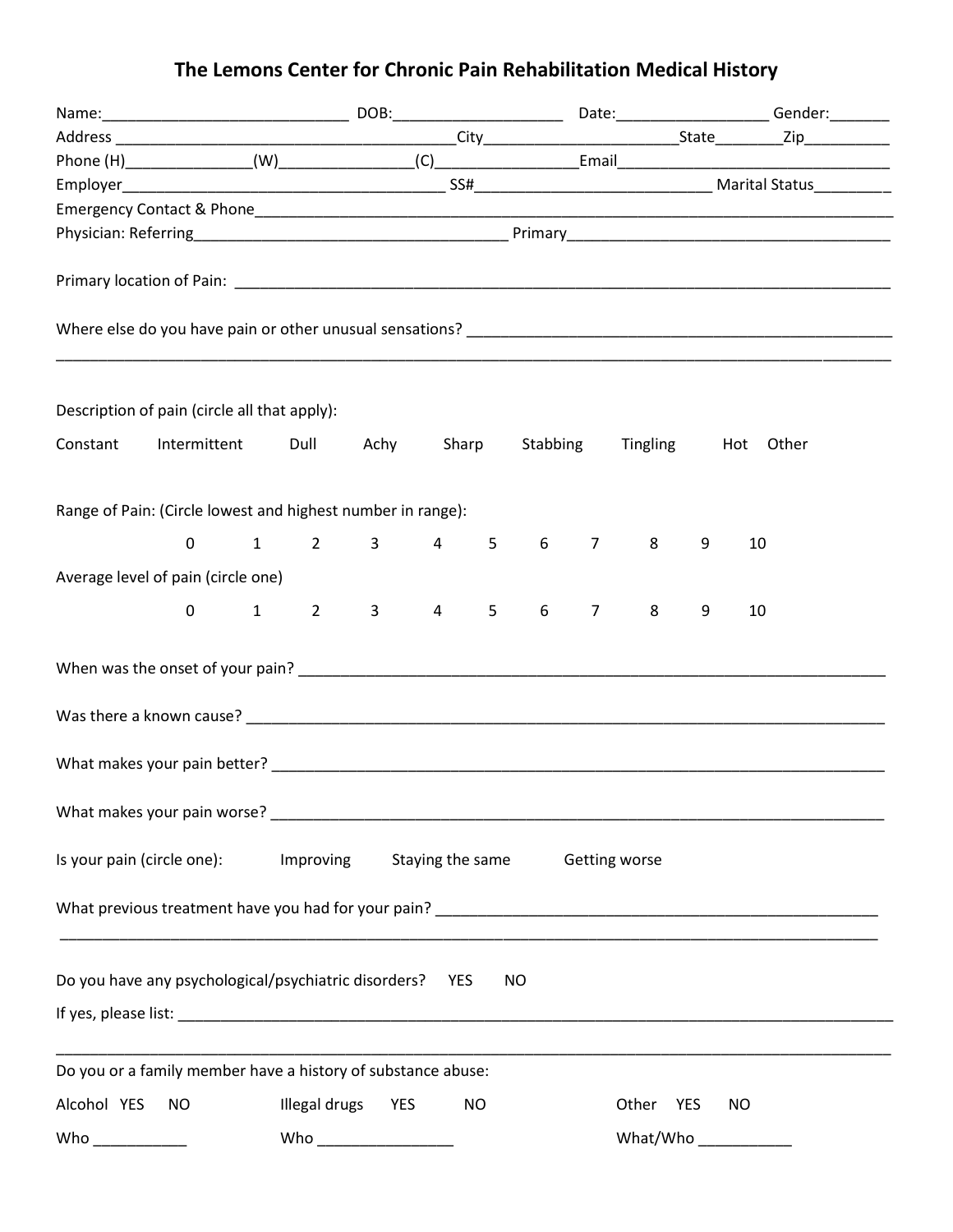|                                                                                                                                                                                                                                                                             | Do you have any history of abuse (emotional, sexual, physical) YES                                      | <b>NO</b>                                                                                                                                     |                                                                                                                                                                                                                                                                                                            |  |  |  |  |
|-----------------------------------------------------------------------------------------------------------------------------------------------------------------------------------------------------------------------------------------------------------------------------|---------------------------------------------------------------------------------------------------------|-----------------------------------------------------------------------------------------------------------------------------------------------|------------------------------------------------------------------------------------------------------------------------------------------------------------------------------------------------------------------------------------------------------------------------------------------------------------|--|--|--|--|
| Do you feel unsafe in your home or has someone tried to hit or hurt you in any way?<br><b>YES</b><br><b>NO</b>                                                                                                                                                              |                                                                                                         |                                                                                                                                               |                                                                                                                                                                                                                                                                                                            |  |  |  |  |
|                                                                                                                                                                                                                                                                             | During the past month have you been feeling down, depressed, or hopeless?                               | <b>NO</b><br><b>YES</b>                                                                                                                       |                                                                                                                                                                                                                                                                                                            |  |  |  |  |
|                                                                                                                                                                                                                                                                             |                                                                                                         | During the past month have you been bothered by having little interest or pleasure in doing things? YES                                       | NO                                                                                                                                                                                                                                                                                                         |  |  |  |  |
| Is this something with which you would like help?                                                                                                                                                                                                                           | <b>YES</b>                                                                                              | YES, BUT NOT TODAY                                                                                                                            | <b>NO</b>                                                                                                                                                                                                                                                                                                  |  |  |  |  |
| <b>Medical History:</b><br>Have you noted any of the following in the past 6 months:<br>_Fatigue<br>Fever/chills/sweats<br>Nausea/vomiting<br><b>Weight change</b><br><b>Balance problems</b><br><b>Dizziness</b><br>Numbness or tingling                                   | __Memory<br>loss/forgetfulness<br>Shortness of breath<br>_Chest pain<br>Fainting<br>Swelling<br>__Cough | __Wheezing<br>Difficulty sleeping<br><b>Indigestion</b><br>Changes in bowel or<br>bladder function<br><b>Bruising easily</b><br>Nose bleeds   | Excessive blood loss<br>Other <b>Communist Communist Communist Communist Communist Communist Communist Communist Communist Communist Communist Communist Communist Communist Communist Communist Communist Communist Communist Communist Communist Commu</b>                                               |  |  |  |  |
| Have you ever been diagnosed with:<br>Cancer<br>Circulation problems<br><b>Blood clots</b><br>Heart problems<br>Chest pain<br>Anemia<br>High Blood pressure<br>Heart defect<br>Lung problems<br>__Lung problems<br>Tuberculosis<br>GERD<br>Asthma<br>Pneumonia<br>Arthritis |                                                                                                         | Kidney or bladder<br>problems<br>_Urinary tract<br>infection<br>__Thyroid problems<br><b>Diabetes</b><br>_Osteoporosis<br>__Seizures/epilepsy | _Hepatitis/liver<br>problems<br>Neurological disorder<br>Allergies<br>Other <b>Communist Communist Communist Communist Communist Communist Communist Communist Communist Communist Communist Communist Communist Communist Communist Communist Communist Communist Communist Communist Communist Commu</b> |  |  |  |  |
| Do you have any allergies?<br>Do you smoke? YES<br>NO<br>Do you exercise regularly? YES NO                                                                                                                                                                                  | If yes, for how many years?                                                                             | How much?                                                                                                                                     |                                                                                                                                                                                                                                                                                                            |  |  |  |  |
|                                                                                                                                                                                                                                                                             |                                                                                                         |                                                                                                                                               |                                                                                                                                                                                                                                                                                                            |  |  |  |  |
| ,我们也不能在这里的时候,我们也不能在这里的时候,我们也不能会在这里的时候,我们也不能会在这里的时候,我们也不能会在这里的时候,我们也不能会在这里的时候,我们也不                                                                                                                                                                                           |                                                                                                         |                                                                                                                                               |                                                                                                                                                                                                                                                                                                            |  |  |  |  |

\_\_\_\_\_\_\_\_\_\_\_\_\_\_\_\_\_\_\_\_\_\_\_\_\_\_\_\_\_\_\_\_\_\_\_\_\_\_\_\_\_\_\_\_\_\_\_\_\_\_\_\_\_\_\_\_\_\_\_\_\_\_\_\_\_\_\_\_\_\_\_\_\_\_\_\_\_\_\_\_\_\_\_\_\_\_\_\_\_\_\_\_\_\_\_\_\_\_

\_\_\_\_\_\_\_\_\_\_\_\_\_\_\_\_\_\_\_\_\_\_\_\_\_\_\_\_\_\_\_\_\_\_\_\_\_\_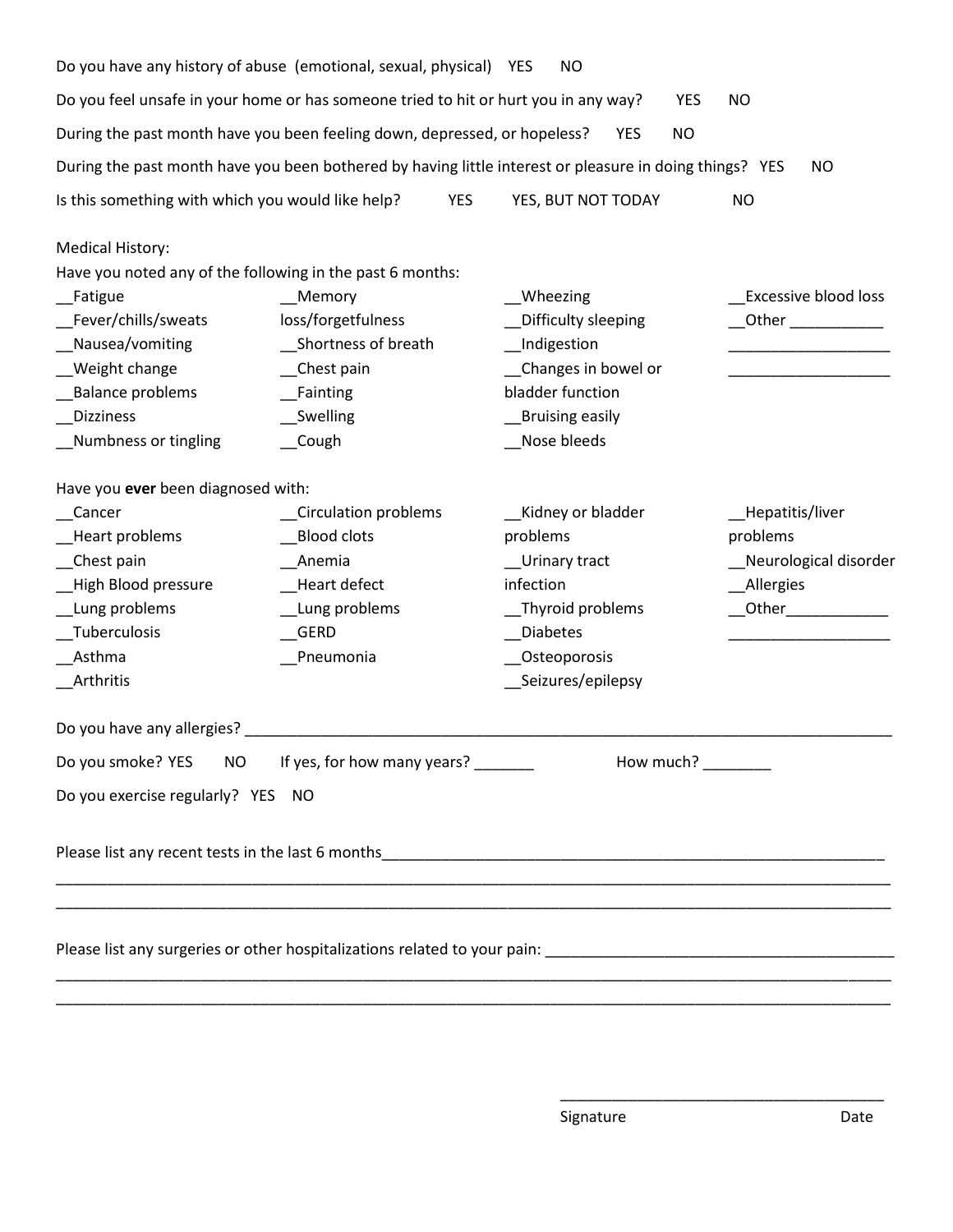## **Medication List**

#### **Please List ALL Prescription, Over-the-counter and Supplements**

| <b>NAME</b>             | <b>DOSAGE</b> | <b>FREQUENCY</b> |
|-------------------------|---------------|------------------|
| <b>EXAMPLE: Aspirin</b> | 81mg          | 1 time/day       |
|                         |               |                  |
|                         |               |                  |
|                         |               |                  |
|                         |               |                  |
|                         |               |                  |
|                         |               |                  |
|                         |               |                  |
|                         |               |                  |
|                         |               |                  |
|                         |               |                  |
|                         |               |                  |
|                         |               |                  |
|                         |               |                  |
|                         |               |                  |
|                         |               |                  |

Pharmacy:\_\_\_\_\_\_\_\_\_\_\_\_\_\_\_\_\_\_\_\_\_\_\_\_\_\_\_\_\_\_\_\_\_\_\_\_\_\_\_\_ Location:\_\_\_\_\_\_\_\_\_\_\_\_\_\_\_\_\_\_\_\_\_\_\_\_\_\_\_\_\_ Phone:\_\_\_\_\_\_\_\_\_\_\_\_\_\_\_\_\_\_\_\_\_\_\_\_\_\_\_\_\_\_\_\_\_\_\_\_\_\_\_\_\_\_\_ Fax\_\_\_\_\_\_\_\_\_\_\_\_\_\_\_\_\_\_\_\_\_\_\_\_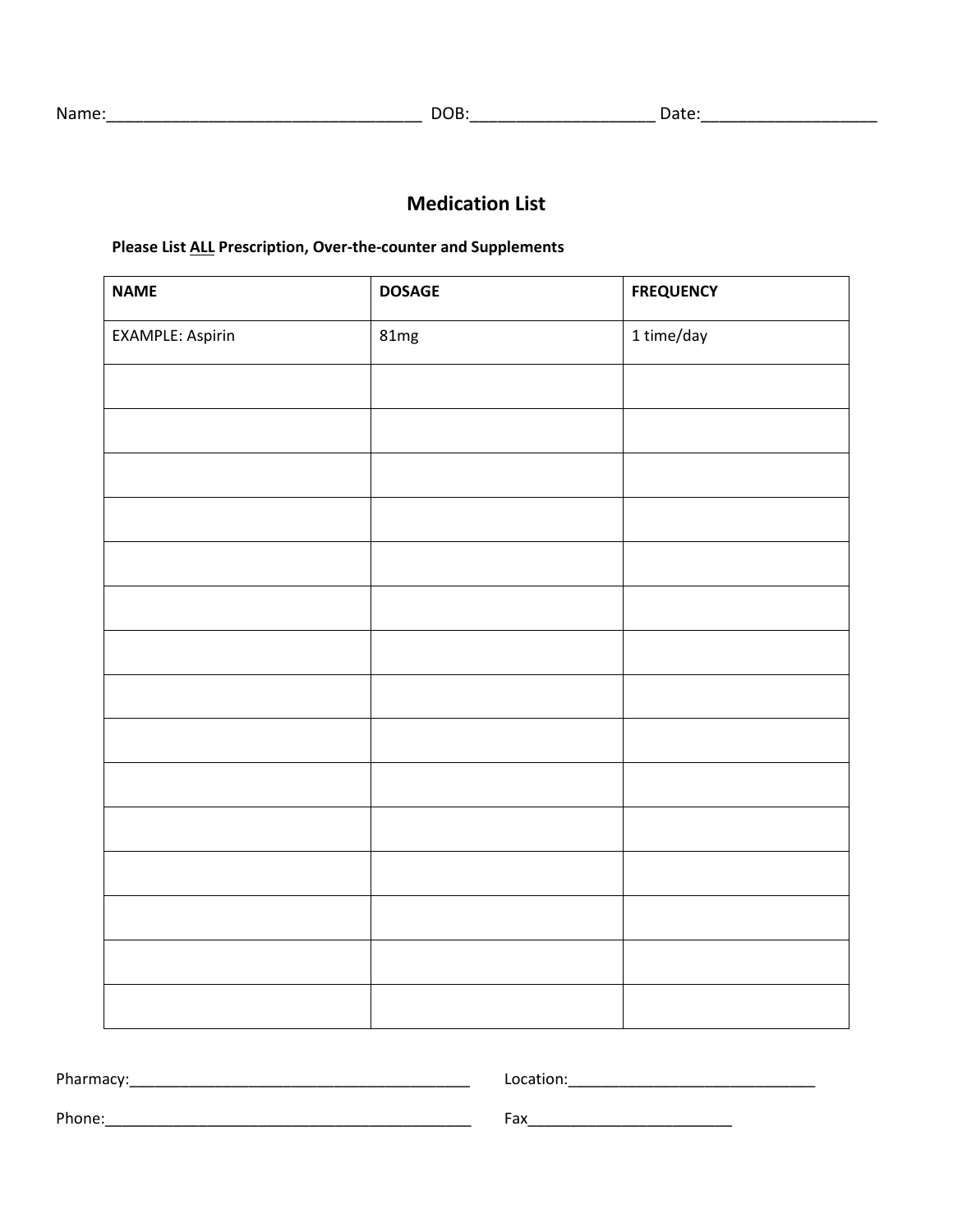### **FORM OF WRITTEN ACKNOWLEDGEMENT OF RECEIPT LEMONS CENTER, LLC NOTICE OF PRIVACY PRACTICES**

By signing below, I acknowledge receipt of Lemons Center, LLC Notice of Privacy Practice ("Acknowledgement")

\_\_\_\_\_\_\_\_\_\_\_\_\_\_\_\_\_\_\_\_\_\_\_\_\_\_\_\_\_\_\_\_\_\_\_\_\_ \_\_\_\_\_\_\_\_\_\_\_\_\_\_\_\_\_\_

\_\_\_\_\_\_\_\_\_\_\_\_\_\_\_\_\_\_\_\_\_\_\_\_\_\_\_\_\_\_\_\_\_\_\_\_\_ \_\_\_\_\_\_\_\_\_\_\_\_\_\_\_\_\_\_

Client or legal representative SIGNATURE **Example 2018** Date

\_\_\_\_\_\_\_\_\_\_\_\_\_\_\_\_\_\_\_\_\_\_\_\_\_\_\_\_\_\_\_\_\_\_\_\_\_ Client or legal representative PRINTED NAME

\_\_\_\_\_\_\_\_\_\_\_\_\_\_\_\_\_\_\_\_\_\_\_\_\_\_\_\_\_\_\_\_\_\_\_\_\_

Employee SIGNATURE **Employee SIGNATURE** 

Employee PRINTED NAME

15700 College Blvd., Suite 201, Lenexa, KS 66219 913-383-8977 fax: 913-383-3116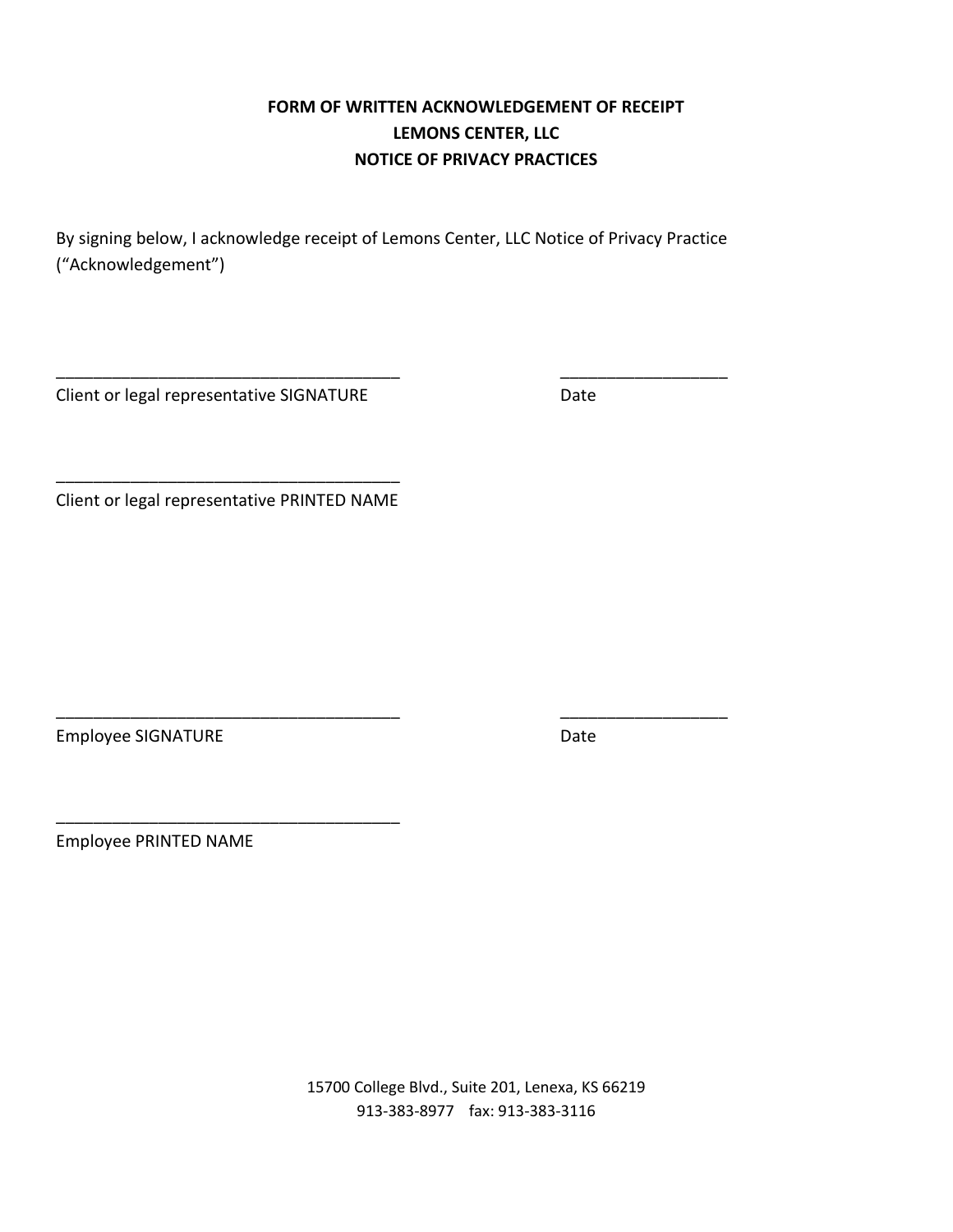#### **HIPPA NOTICE OF PATIENT PRIVACY PRACTICES**

#### **This notice describes how medical information about you may be used and disclosed and how you can access this information. Please review it carefully.**

Lemons Center, LLC is permitted by federal privacy laws to make uses and disclosures of your health information for purposes of treatment, payment and health care operations. Protected health information is the information we create and obtain while providing our services to you. Such information may include documenting our self-report of physical and emotional symptoms, examination and test results, diagnoses, treatment and applying for future care of treatment. It also includes billing documents for those services.

#### **Your Health Information Rights**

The records we maintain are the physical property of Lemons Center, LLC. The information in it belongs to you. You have a right to request a restriction on certain uses and disclosures of our health information by delivering the request in writing to our office. We are not required to grant the request, be we will comply with any request to obtain a paper copy of the Notice of Privacy Practices for Protected Health Information ("Notice") by making a request at our office during normal business hours. By this request you will be allowed to inspect and copy your health record and billing information. You may exercise this right by delivering the request in writing, to our office using the form we provide to you during normal business hours.

You may request that your health record be amended to modify incomplete or incorrect information by delivering a written request to our office using the form we provide to you during normal business hours. If your request is denied, you may file a statement of disagreement with our Privacy Officer, with the reason for the amendment included. You may obtain an accounting of disclosures of your health information as required by law. An accounting will not include internal uses of information for treatment, payment for operations, disclosures made to you or made at your request, or disclosures made to family members or friends in the course of providing care.

#### **Our Responsibilities**

The Lemons Center, LLC is required to maintain the privacy of your health information as required by law. We will abide by the terms of the Notice Form. We will always accommodate your reasonable requests regarding methods to communicate health information with you. We do reserve the right to amend, change or eliminate provisions in our privacy practices. You are entitled to receive a revised copy of the Notice by calling and requesting a copy of our Notice or by visiting our office.

#### **To Request Information or File a Complaint**

If you have questions and would like additional information or want to report a problem regarding the handling of your information, you may contact the Privacy Officer. If you believe your privacy rights have been violated, you may file a written complaint at our office by delivering the written complaint to our Privacy Officer. You may also file a complaint with the Secretary of Health and Human Services. We cannot and will not require you to waive the right to file a complaint with the Secretary of Health and Human Services as a condition of receiving care or treatment. We cannot and will not retaliate against you for filing a complaint with the Secretary of Health and Human Services.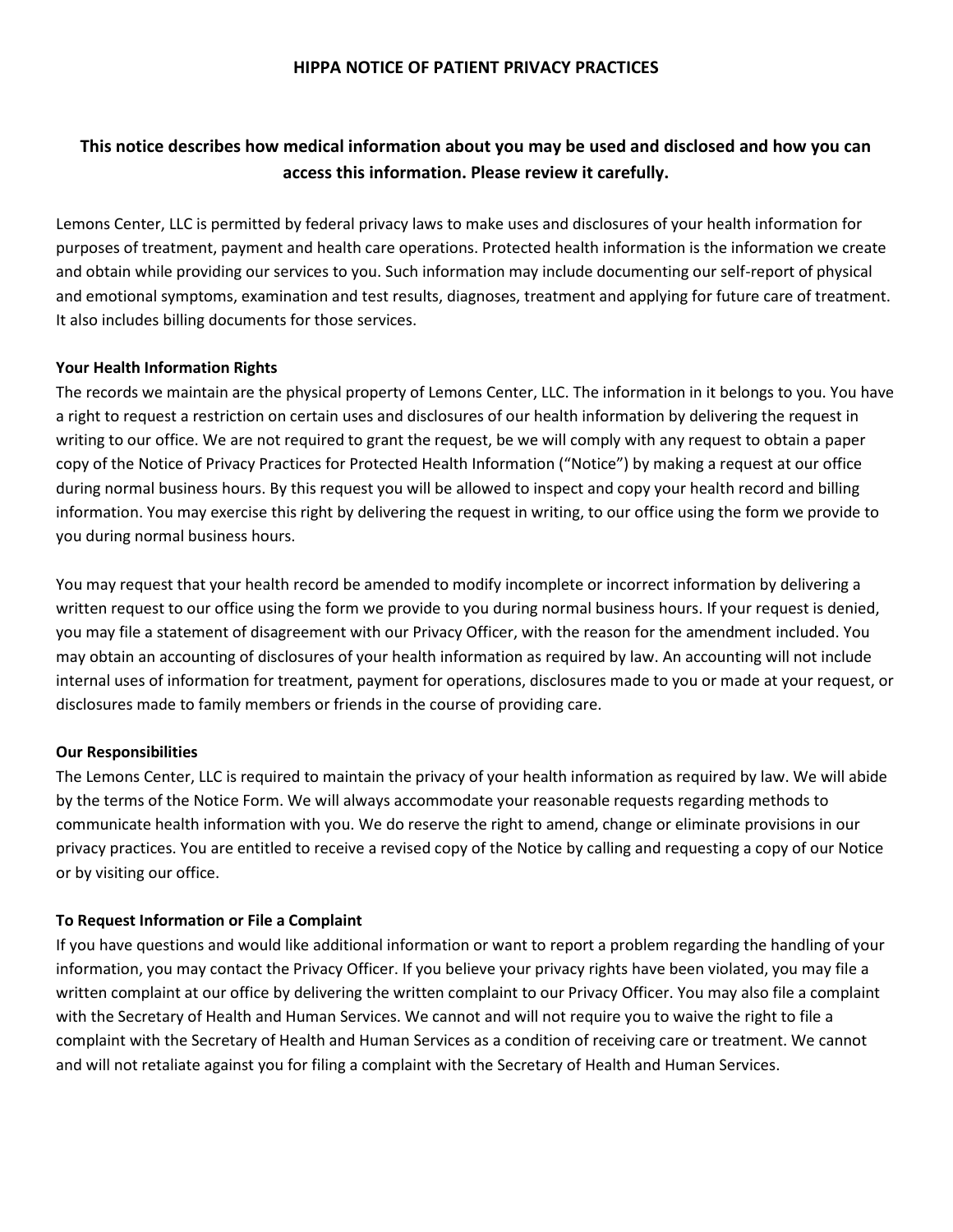#### **Other Disclosures and Uses**

Unless you object in writing, we may use or disclose your protected health information to notify or assist in notifying family members, personal representatives or other persons responsible for your care about your location and about your general conditions or your death. Using our best judgment or in an emergency, we may disclose to a family member, other relative, close personal friends or any other person you identify, health information relevant to that person's involvement in your health or legal authorities charged with preventing or controlling disease, injury or disability as required by law. We may disclose your protected health information to public authorities to report abuse or neglect as allowed by law. We may disclose your protected health information for law enforcement purposes as required by law, such as when required by court order, or in cases involving felony prosecutions, or to the extent, an individual is in the custody of law enforcement. We may disclose to the correctional institution or agents your protected health information necessary for your health and the health and safety of other individuals if you are an inmate of a correctional facility.

We may disclose your protected health information to appropriate health oversight agencies and for health oversight activities as permitted by federal law. We may disclose your protected health information in the course of any judicial or administrative proceeding as allowed or required by law, with your authorization or as directed by a proper court order. We may disclose information to researchers when their research has been approved by a review board that has reviewed the research proposal and established protocols to ensure the privacy of your protected health information. We may use and disclose your protected health information to assist in disaster relief efforts. We have business associates with whom we may share your protected health information. For example, in preparing our annual financial statement, auditors may need to review samples of the medical care given. We may disclose your health information to the accounting firm to prepare this material. All business associates sign a letter of confidentiality and are held to the highest professional standards in regards to personal health information.

We may disclose your protected health information to the extent necessary to comply with laws relating to Workers Compensation. We may disclose your protected health information consistent with applicable law to prevent or lessen a serious, imminent threat to the health or safety of a person or the public to avert a serious threat to health or safety. We may disclose your protected health information for specialized government functions as authorized by law such as to Armed Forces personnel, for national security purposes or to public assistance program personnel. Other uses and disclosures besides those identified in the Notice will be made only as otherwise authorized by law or with your written authorization. You may revoke the authorization as previously provided.

> 15700 College Blvd., Suite 201, Lenexa, KS 66219 913-383-8977 fax: 913-383-3116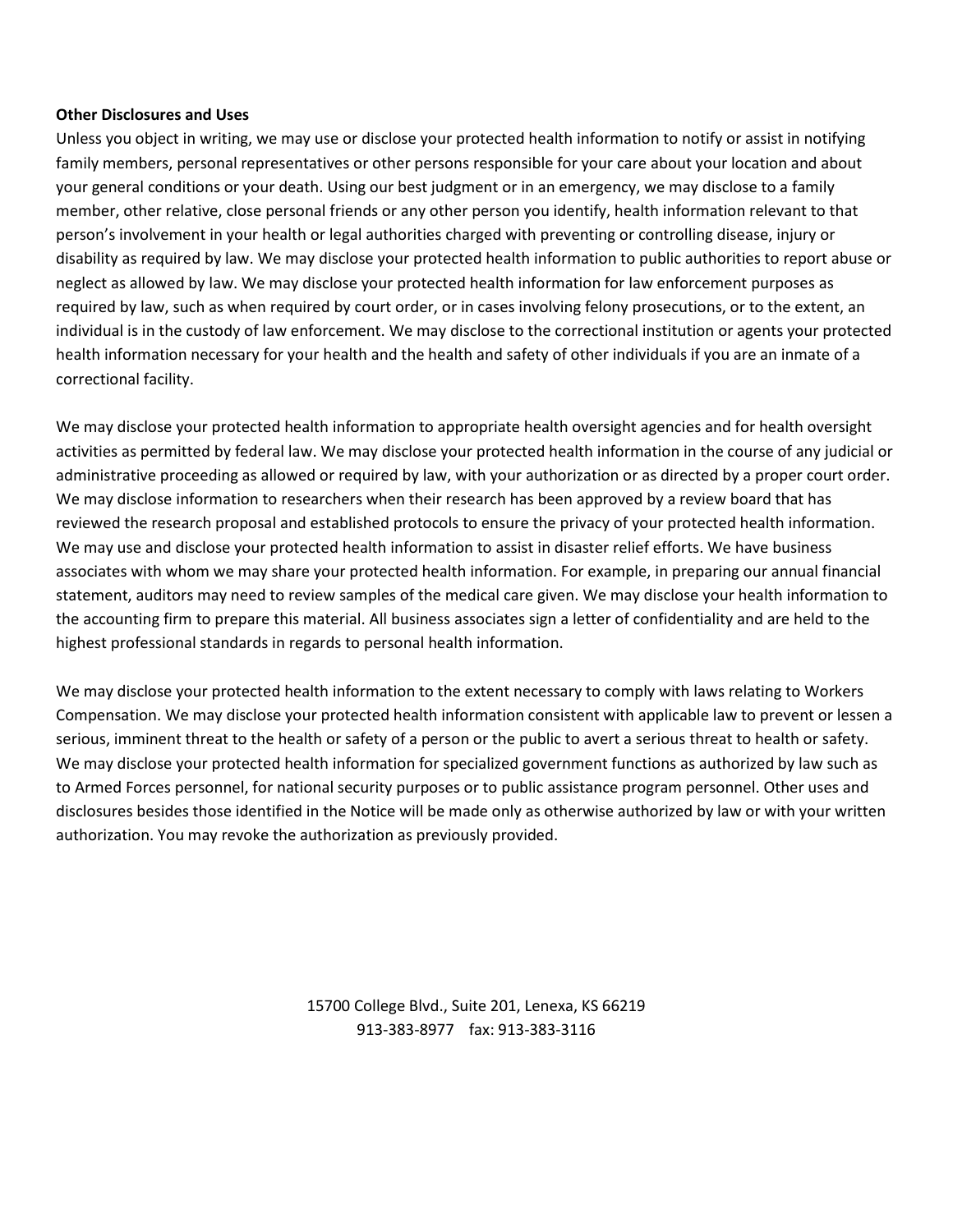### **LEMONS CENTER FOR CHRONIC PAIN REHABILITATION CLIENT RIGHTS AND RESPONSIBILITIES**

All clients of the Lemons Center will have equal access to appointment times during the business hours of 8:00 am and 5:00 pm, Monday through Friday. Special arrangements for emergency or special time slots will be considered and accommodated.

All clients will sign an informed consent for treatment and an authorization for appropriate release of information. This release also includes an authorization regarding insurance and personal responsibility for payment of services.

All clients will be informed of their expected costs and responsibility for payment of services rendered. In case of a complaint or appeals for any services rendered at the Lemons Center, the client is to address the concern with any staff member, treating or non-treating that they deem appropriate. Confidentiality and anonymity will always be supported in this process.

All appropriate family and significant others will be considered in the care and treatment decisions for clients.

Privacy and confidentiality will be honored in all circumstances associated with client care including but not limited to personal treatment, staff interactions with fellow staff members and other clients, business/financial interactions, and all medical records.

All staff members of the Lemons Center are held to the highest personal and professional standard of behavior/ethics. This includes non-discrimination of any client. If our services are deemed as helpful and therapeutic, there will be no grounds for discrimination of care. It will be the client's responsibility to follow specified levels of participation. If these levels of behavior are not met then and only then will the client be placed in another level of care or discharged. Staff concerns and intentions regarding any client's care will always be clearly and directly communicated to the client.

The Lemons Center recognizes all clients as individuals with personal spiritual, psychosocial, cultural and personal belief systems. An appropriate holistic treatment plan will be developed with the individual.

The Lemons Center will maintain a safe and supportive environment that will best facilitate recovery and restoration of self: body, mind and spirit.

> 15700 College Blvd., Suite 201, Lenexa, KS 66219 913-383-8977 fax: 913-383-3116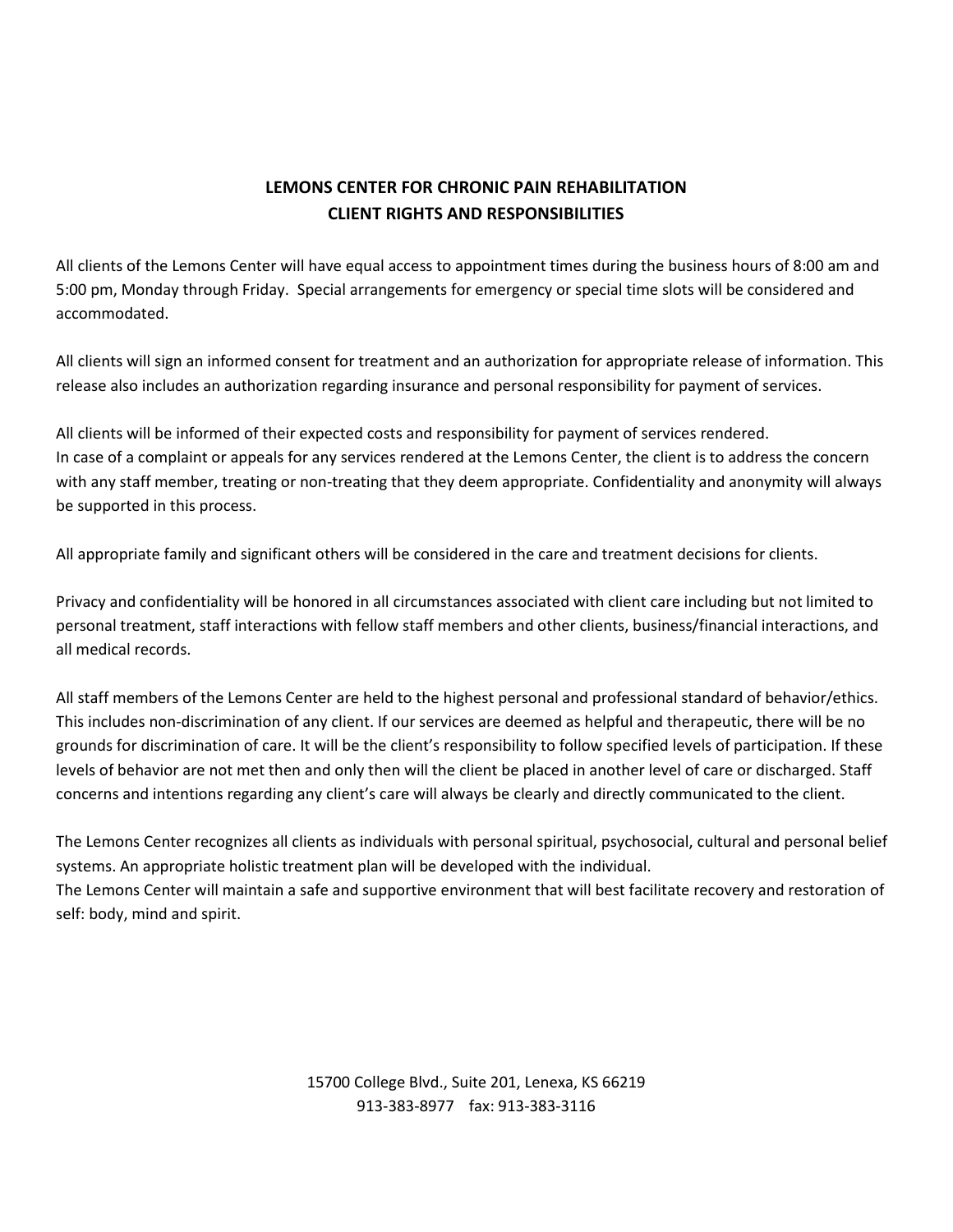## **LEMONS CENTER FOR CHRONIC PAIN REHABILITATION CONSENT FOR TREATMENT**

#### **AUTHORIZATION TO RELEASE INFORMATION and INSURANCE AUTHORIZATION**

I, the consention of the consention of the consention of the consent to consent to  $\alpha$ 

(Please print Client's name)

*Lemons Center, LLC* to release any and all of my records to the following:

Please list any party to whom evaluations and notes or conversation would benefit in continuing your care, (i.e. referring physicians, primary care physician, caseworker, attorneys, or family members.) For anyone other than your referring physician to who records need to be sent, please list the address and phone number.

\_\_\_\_\_\_\_\_\_\_\_\_\_\_\_\_\_\_\_\_ \_\_\_\_\_\_\_\_\_\_\_\_\_\_\_\_\_\_\_\_\_\_\_\_\_ \_\_\_\_\_\_\_\_\_\_\_\_\_\_\_\_\_\_\_\_\_\_

\_\_\_\_\_\_\_\_\_\_\_\_\_\_\_\_\_\_\_\_ \_\_\_\_\_\_\_\_\_\_\_\_\_\_\_\_\_\_\_\_\_\_\_\_\_ \_\_\_\_\_\_\_\_\_\_\_\_\_\_\_\_\_\_\_\_\_\_

I understand that I am giving my right for informed consent for treatment procedures and have the right to refuse any treatment or procedure at will. I understand that this authorization does not bind any provider to open its records for inspection to release records, which are not essential to the purpose for which the authorization is requested. I understand my surgical, medical, psychiatric, chemical/substance, HIV testing, and/or Federal and State Regulations and Statutes which determine the extent and nature of the information which may be disclosed, may protect outpatient records. I understand that pursuant to these statutes and regulations any provider may refuse to disclose portions of my records. I do hereby give this consent to the release of records described above freely and voluntarily. I also understand that the provision of medical and psychological treatment will not be denied by reason of refusal to sign this consent form. The above consent may be revoked by the undersigned at any time, except to the extent the action has been taken or information disclosed pursuant to this request. This consent shall expire one year from the date entered below.

**INSURANCE AUTHORIZATION:** I request that payment of authorized benefits be made to The Lemons Center on my behalf for any services provided to me. I authorize any holder of medical and other information about me to release to any insurance company, other third party payer, state medical assistance agency, Medicare and its agents, or any other governmental or private payer responsible for paying such benefits for related services. It is my responsibility to notify The Lemons Center of any insurance changes **before** the changes take effect. **I agree to pay for all charges not covered by a third party payer.** I authorize a copy of this authorization to be used in place of the original.

#### SINGNATURE: DATE:

Signature of Client or Parent/Guardian/POA and Relationship to Client